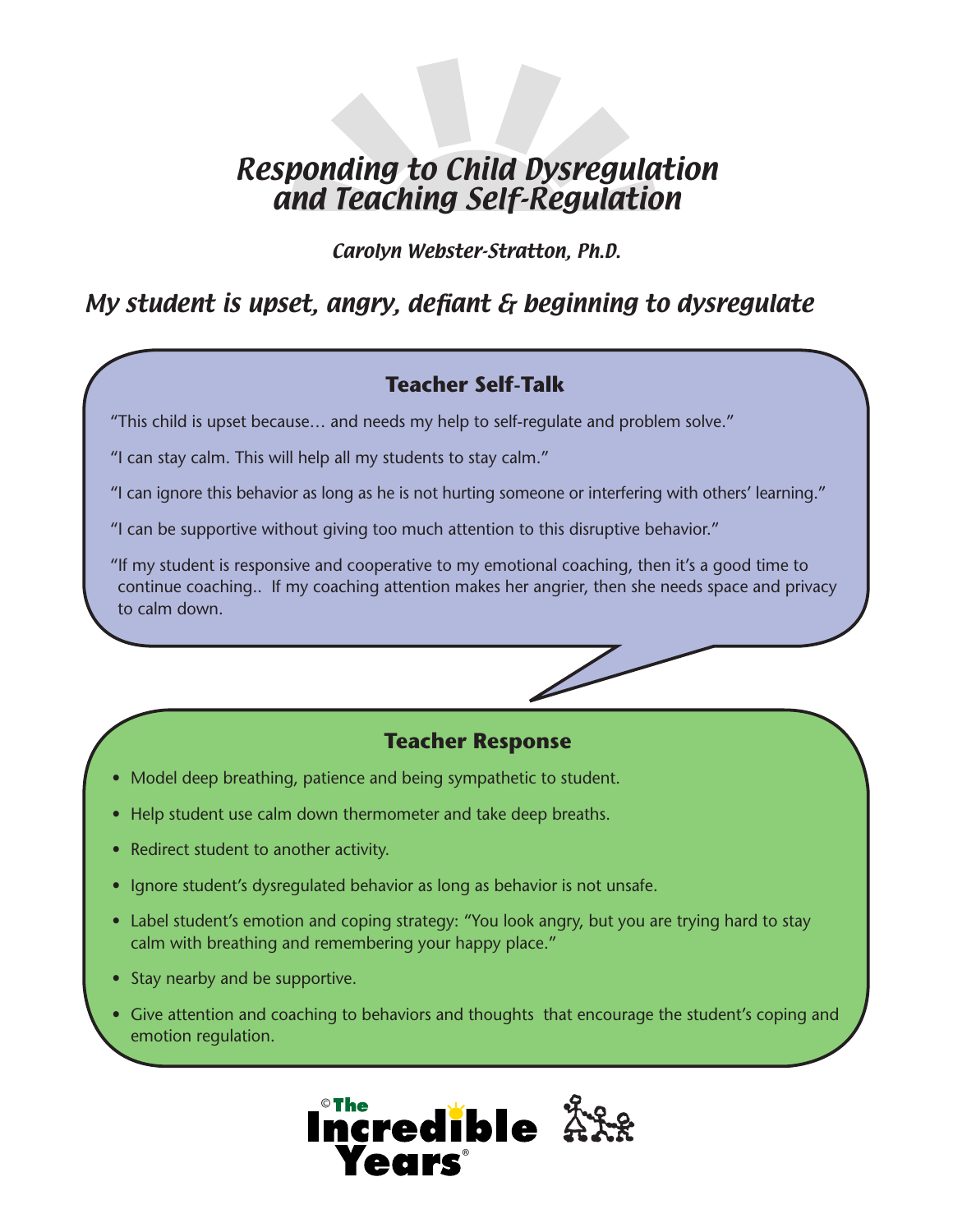

#### **Slow Down**

When students are angry and dysregulated, teachers may also feel angry, frustrated, and out-ofcontrol and may respond by yelling, scolding, or criticizing. At these times, Time Out can provide time and space for the teacher, as well as the child, to self-regulate. Here are some tips for teacher self-regulation:

- STOP and challenge negative thoughts and use positive self-talk such as: *"All children misbehave at times. My student is testing the limits of his independence to learn that our classroom rules are predictable, consistent and safe.* This is normal for children this age and not the end of the world."
- Do some deep breathing and repeat a calming word: "relax," "be patient," "take it easy."
- Think of relaxing imagery or of fun times you have had with the student.
- Take a brief break by drinking some water, feeding the fish, or talking to another teacher or child. Make sure your student is safe and monitored.
- Focus on coping thoughts such as: *"I can help my student best by staying in control."*
- Forgive yourself and be sure you are building in some "personal time" for relaxation and refueling.
- Ask for support from someone else.
- Reconnect with your student as soon as you are both calm.

**Like your student, you can get yourself into a "green" calm state and try again.** 



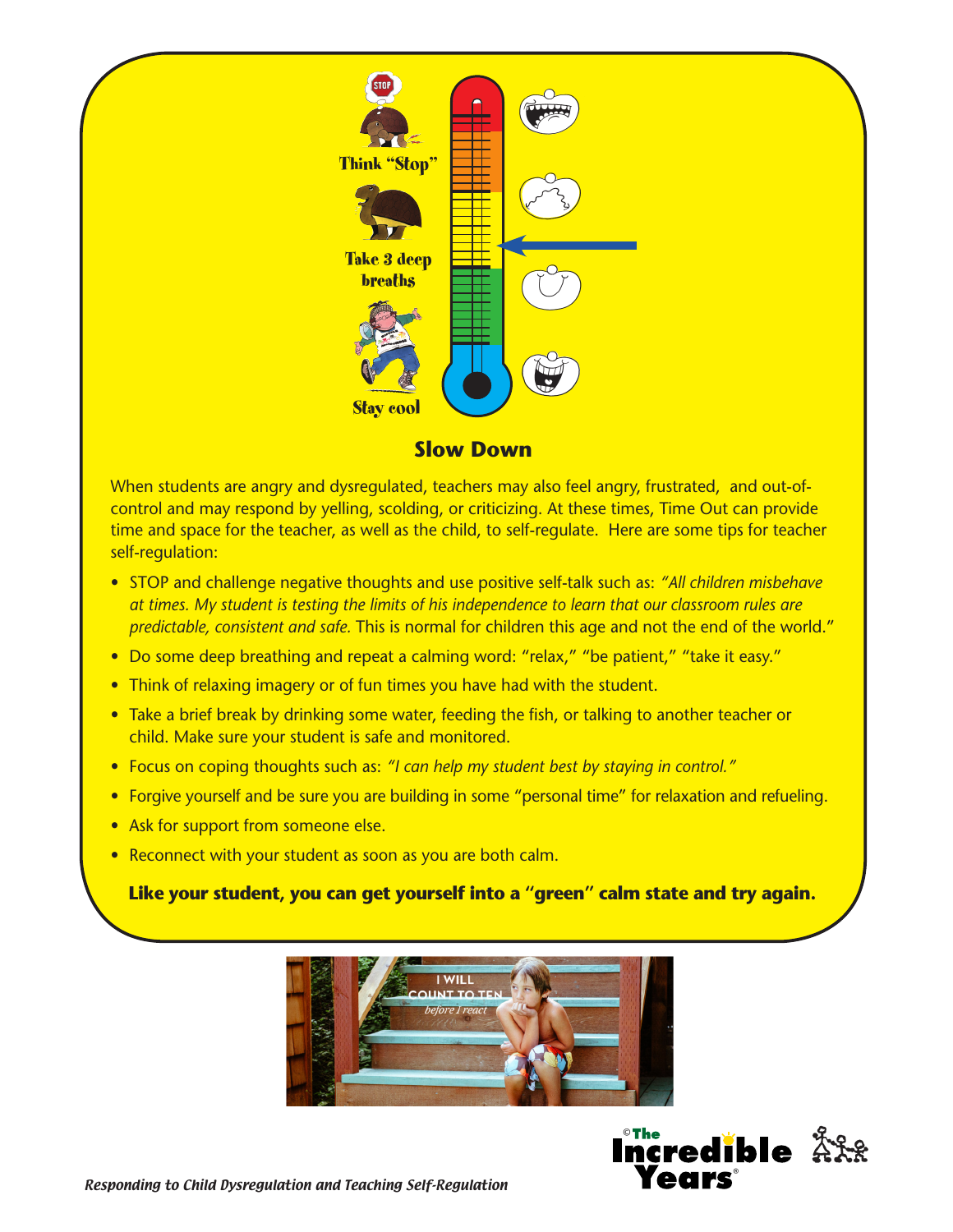# My student continues to dysregulate and becomes aggressive

### **Teacher Self-talk**

"My student is out of control and too dysregulated to benefit from prompts to calm down or to discuss solutions to problems."

"I need to give my student time away from attention to calm down so he doesn't hurt someone."

"I have taught my student how to use the Time Out or Tiny Turtle chair to calm down so I can do that now. "

"Time Out is a safe and respectful way for my student to learn to reflect and self-regulate."

#### **Teacher Response**

- I say, "Hitting is not allowed, you need to go to Time Out to calm down. "(This place has a calm down thermometer to remind my student of what to do in Time Out to calm down.)
- I wait patiently nearby to let him re-regulate and make sure others don't give this disruptive behavior attention.
- I give him privacy and don't talk to him during this calm down time. I help other students to give him privacy.
- When he is calm (3-5 minutes), I praise him for calming down.